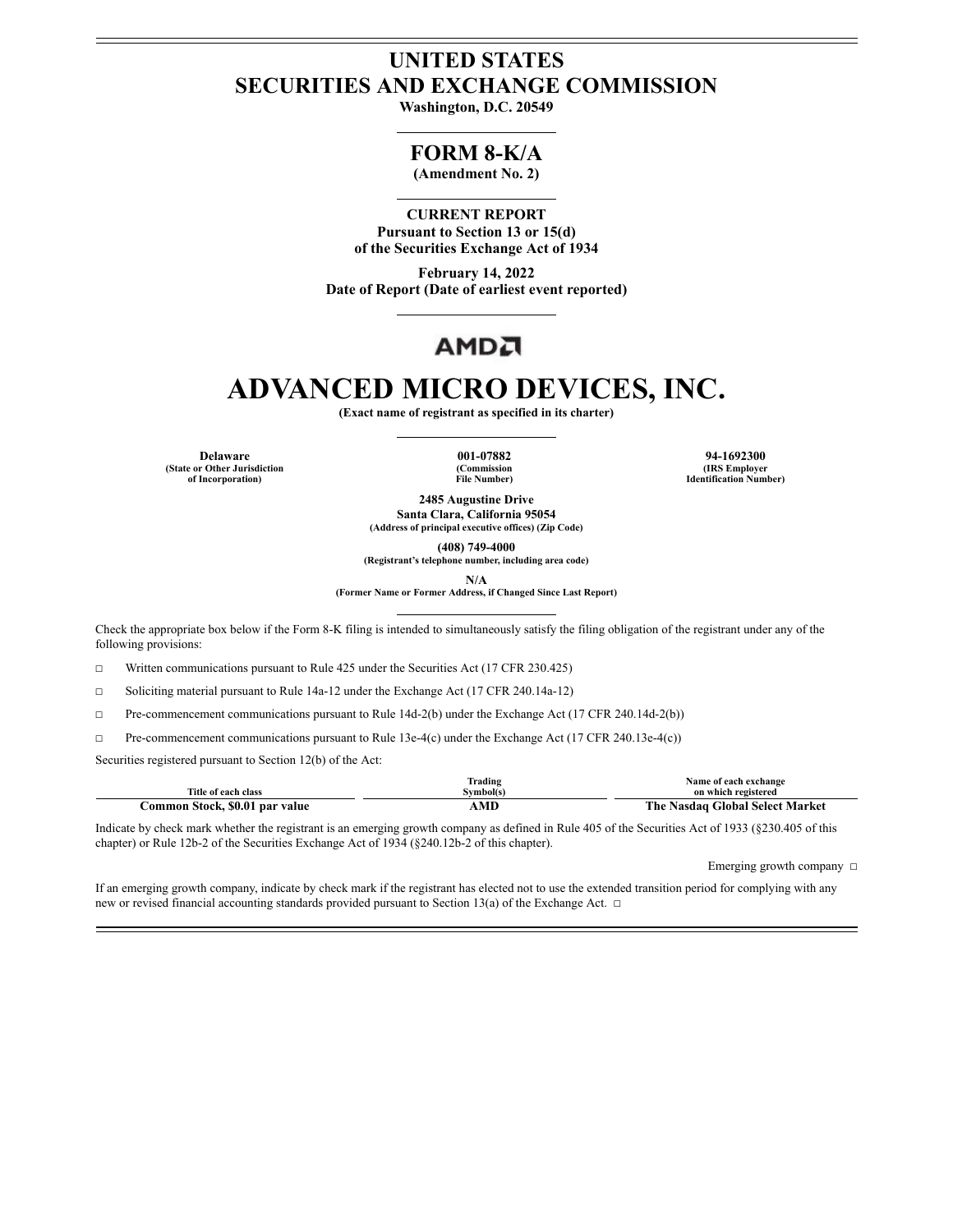# **Item 2.01 Completion of Acquisition or Disposition of Assets**

As previously reported, on February 14, 2022, Advanced Micro Devices, Inc. ("AMD" or the "Company") completed the previously announced acquisition of Xilinx, Inc. ("Xilinx") pursuant to the Agreement and Plan of Merger, dated October 26, 2020 (the "Merger Agreement"), by and among AMD, Thrones Merger Sub, Inc., a wholly owned subsidiary of AMD ("Merger Sub"), and Xilinx. Under the Merger Agreement, Merger Sub merged with and into Xilinx (the "Merger"), with Xilinx surviving such Merger as a wholly owned subsidiary of AMD. The Merger became effective on February 14, 2022 upon the filing of the Certificate of Merger with the Secretary of State of the State of Delaware.

This Amendment No. 2 to Current Report on Form 8-K/A ("Amendment No. 2") is filed to amend the Current Report on Form 8-K filed with the Securities and Exchange Commission (the "SEC") by AMD on February 14, 2022 (the "Initial Report"), as amended by the Current Report on Form 8-K/A filed with the SEC by AMD on April 27, 2022 ("Amendment No. 1"), to include certain pro forma financial information required by Item 9.01(b) of Form 8-K.

This Amendment No. 2 reflects an update to the fiscal 2021 unaudited pro forma condensed combined statement of operations to reflect the change in the Company's method of accounting for the United States Global Intangible Low-Taxed Income ("GILTI") tax adopted by AMD in its first fiscal 2022 quarter ended March 26, 2022 as disclosed in the Company's Form 10-Q filed on May 4, 2022. In addition, this Amendment No. 2 includes the unaudited pro forma condensed combined statement of operations for the Company's first fiscal 2022 quarter ended March 26, 2022.

The pro forma financial information included in this Amendment No. 2 has been presented for informational purposes only. It does not purport to represent the actual results of operations that AMD and Xilinx would have achieved had the companies been combined during the periods presented in the pro forma financial information and is not intended to project the future results of operations that the combined company may achieve after the consummation of the Merger. Except as described above, all other information in the Initial Report and Amendment No. 1 remains unchanged and is incorporated by reference herein.

## **Item 9.01 Financial Statements and Exhibits**

#### **(b) Pro Forma Financial Information**

The Company's unaudited pro forma condensed combined statements of operations for the quarter ended March 26, 2022 and the year ended December 25, 2021, together with the notes related thereto, are filed as Exhibit 99.1 to this Amendment No. 2 and incorporated by reference herein.

## **(d) Exhibits**

| Exhibit<br><b>Number</b> | <b>Description</b>                                                                                                                                                                                                                                                                                                                            |
|--------------------------|-----------------------------------------------------------------------------------------------------------------------------------------------------------------------------------------------------------------------------------------------------------------------------------------------------------------------------------------------|
| 99.1                     | The unaudited pro forma condensed combined financial information for the quarter ended March 26, 2022 and the year ended<br>December 25, 2021, giving effect to the Merger, including the unaudited pro forma condensed combined statements of operations for the<br><u>quarter ended March 26, 2022 and the year ended December 25, 2021</u> |
| 104                      | Cover Page Interactive Data File (the Cover Page XBRL tags are embedded within the Inline XBRL document)                                                                                                                                                                                                                                      |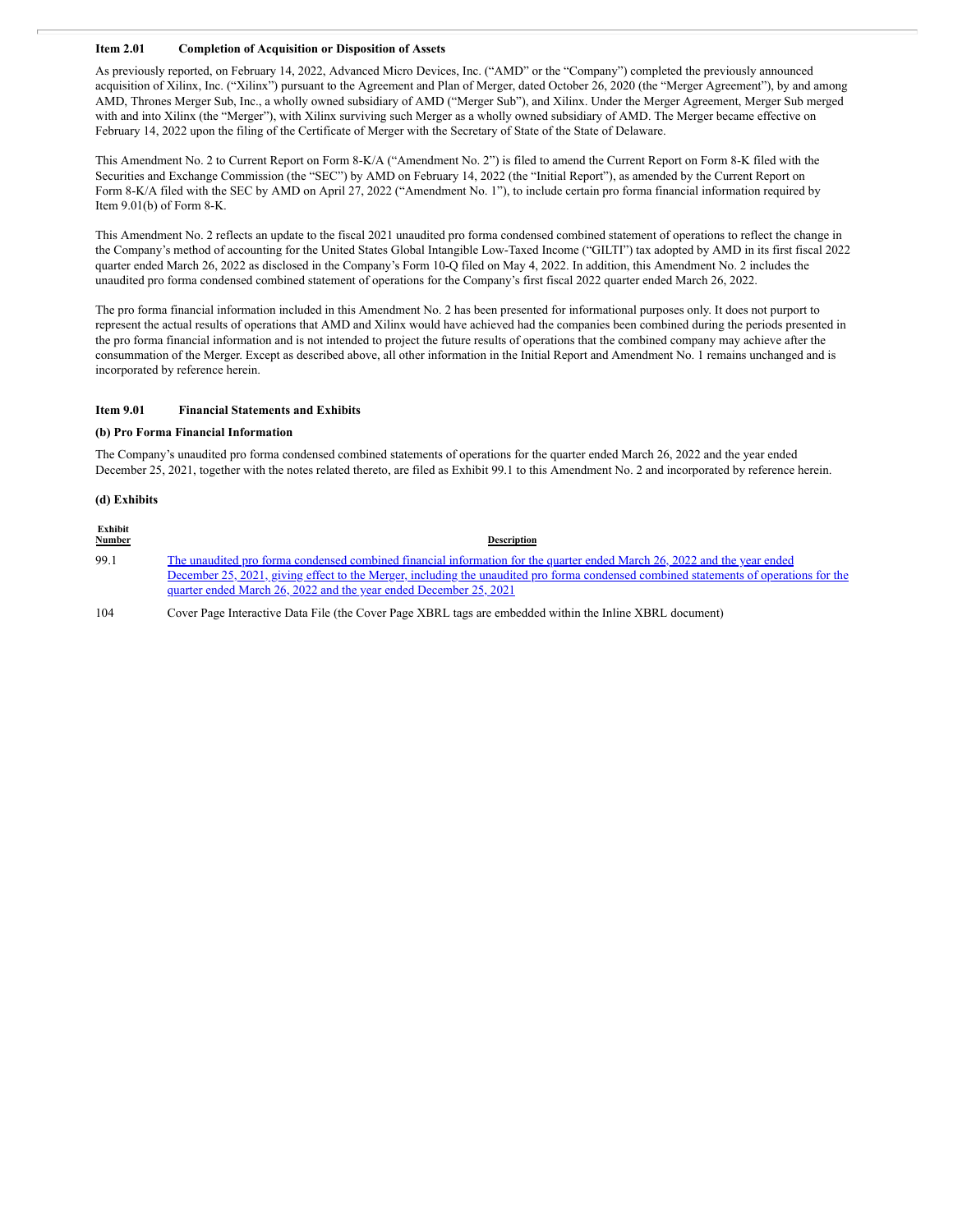# **SIGNATURES**

Pursuant to the requirements of the Securities Exchange Act of 1934, the registrant has duly caused this report to be signed on its behalf by the undersigned hereunto duly authorized.

# Date: June 6, 2022 **ADVANCED MICRO DEVICES, INC.**

By: */s/ Devinder Kumar*

Name: Devinder Kumar Executive Vice President, Chief Financial Officer and Treasurer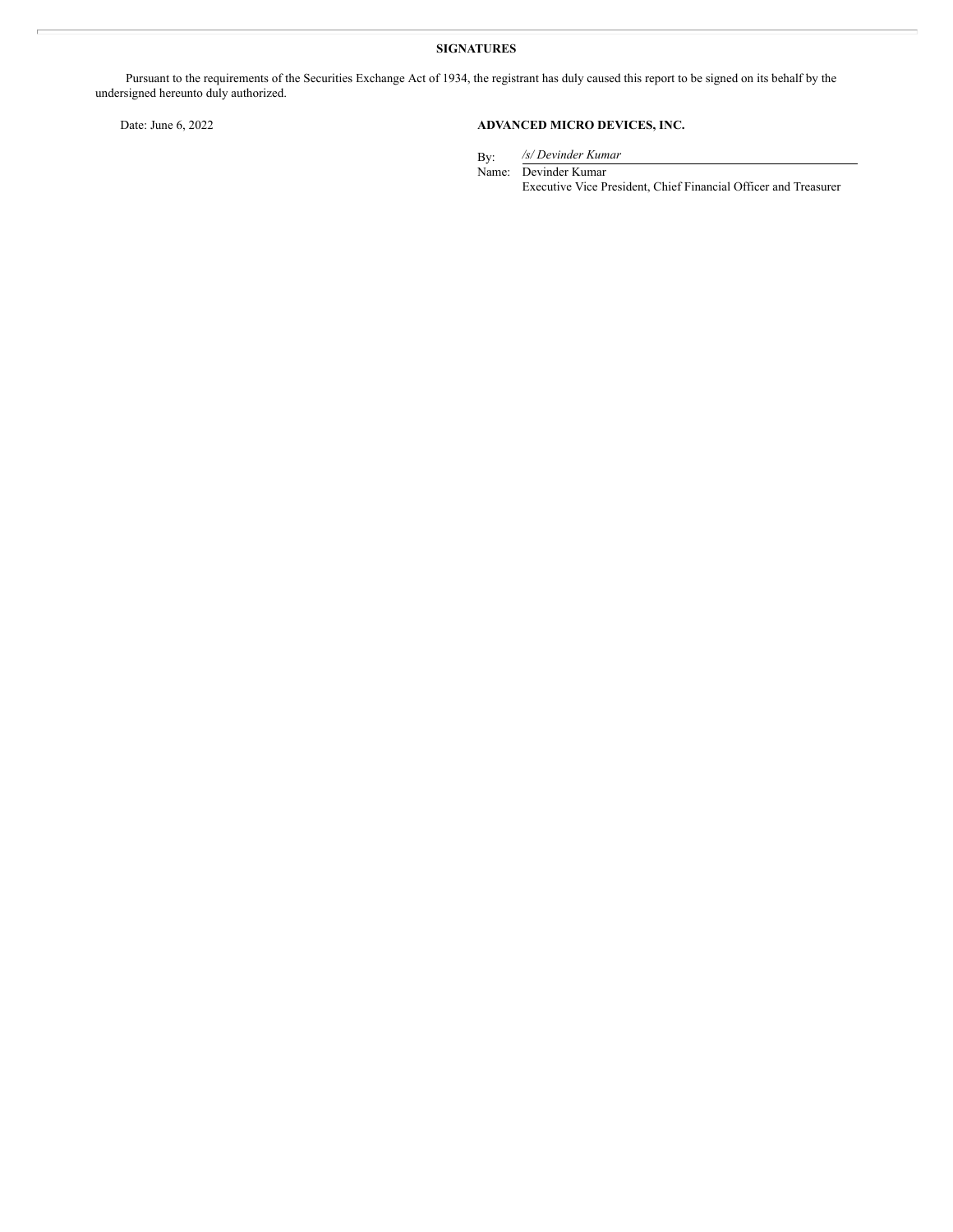## **UNAUDITED PRO FORMA CONDENSED COMBINED FINANCIAL INFORMATION**

The following unaudited pro forma condensed combined financial information includes the historical results of Advanced Micro Devices Inc., a Delaware corporation (the "Company" or "AMD"), and Xilinx, Inc., a Delaware corporation ("Xilinx"), after giving pro forma effect to the acquisition of Xilinx as described in the following paragraphs and accompanying notes.

The unaudited pro forma condensed combined financial information presents the unaudited pro forma condensed combined statements of operations for the three months ended March 26, 2022 and the fiscal year ended December 25, 2021. The unaudited pro forma condensed financial information does not include an unaudited pro forma condensed combined balance sheet as of March 26, 2022 as the business combination was consummated on February 14, 2022 ("Acquisition Date") and is reflected in the Company's historical unaudited condensed combined consolidated balance sheet as of March 26, 2022, included in the Company's Quarterly Report on Form 10-Q filed with the U.S. Securities and Exchange Commission (the "SEC") on May 4, 2022.

The unaudited pro forma condensed combined financial information is provided for illustrative purposes only and does not purport to represent what the actual consolidated results of operations would have been had the Xilinx acquisition actually occurred on December 27, 2020, nor does it purport to project the future consolidated results of operations or consolidated financial condition for any future period or as of any future date. Under accounting for business combinations, the assets and liabilities of Xilinx are required to be recorded at their respective fair values as of the Acquisition Date. AMD has performed the fair valuation of Xilinx's assets and liabilities. The fair values are subject to adjustment for up to one year after the close of the transaction as additional information is obtained. The unaudited pro forma adjustments are based upon available information and certain assumptions that the Company believes are reasonable under the circumstances. Actual results may differ materially from the assumptions within the accompanying unaudited pro forma condensed combined financial information. All pro forma adjustments and their underlying assumptions are described more fully in the notes to the unaudited pro forma condensed combined financial information.

#### The Xilinx Acquisition

On October 26, 2020, the Company entered into an Agreement and Plan of Merger (the "Merger Agreement") by and among the Company, Xilinx and Thrones Merger Sub Inc., a Delaware corporation and a wholly owned subsidiary of the Company ("Merger Sub").

On February 14, 2022, pursuant to the Merger Agreement, the Company completed its acquisition of Xilinx. Upon consummation of the Xilinx Acquisition, Merger Sub ceased to exist and Xilinx continued as the surviving corporation and a direct wholly owned subsidiary of the Company.

Under the terms of the Merger Agreement, each issued and outstanding share of Xilinx common stock was cancelled and automatically converted into the right to receive 1.7234 (the "exchange ratio") shares of AMD common stock, as well as cash in lieu of any fractional shares of AMD common stock. The total purchase consideration for Xilinx was \$48.8 billion.

The transaction has been treated as a business combination for accounting purposes. AMD was determined to be the accounting acquirer after taking into account the relative share ownership, the composition of the governing body of the combined entity and the designation of certain senior management positions. The purchase price of the Xilinx Acquisition has been allocated to the assets acquired and liabilities assumed based on their fair values at the Acquisition Date.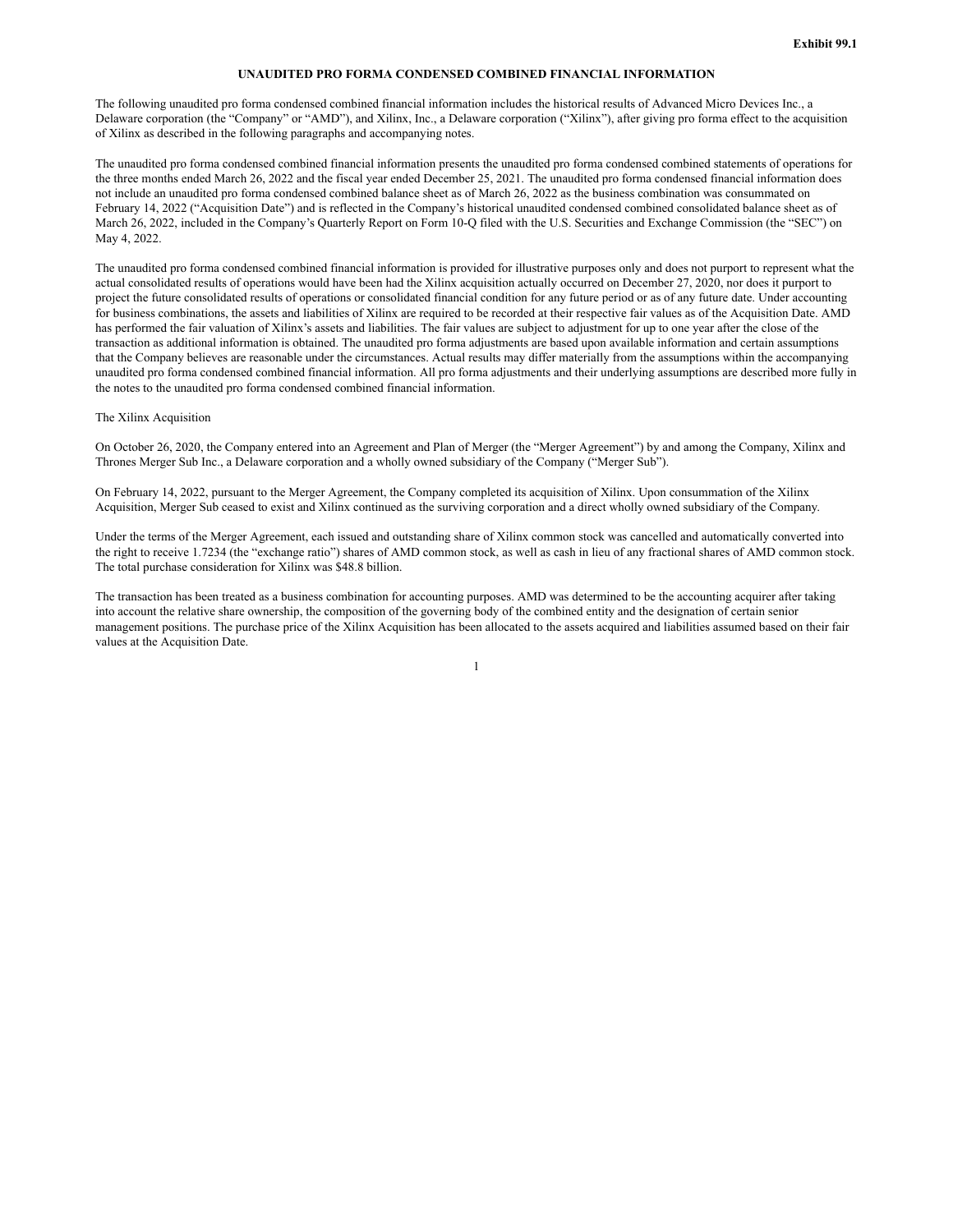# **UNAUDITED PRO FORMA CONDENSED COMBINED STATEMENT OF OPERATIONS FOR THE THREE MONTHS ENDED MARCH 26, 2022 (In millions, except per share amounts)**

|                                          |                                                                           | <b>Historical</b><br><b>Xilinx</b>                                      |                                        |                |                                                        |                      | Pro Forma<br>Combined                                       |             |
|------------------------------------------|---------------------------------------------------------------------------|-------------------------------------------------------------------------|----------------------------------------|----------------|--------------------------------------------------------|----------------------|-------------------------------------------------------------|-------------|
|                                          | <b>AMD</b><br><b>Three</b><br><b>Months</b><br>Ended<br>March 26,<br>2022 | period from<br>January 2,<br>2022<br>through<br>February 13,<br>$2022*$ | Reclassification<br><b>Adjustments</b> | <b>Note</b>    | <b>Transaction</b><br>Accounting<br><b>Adjustments</b> | <b>Note</b>          | <b>Three</b><br><b>Months</b><br>Ended<br>March 26,<br>2022 | <b>Note</b> |
| Net revenue                              | \$<br>5,887                                                               | $\mathbb{S}$<br>477                                                     | $\mathbb{S}$                           |                | \$                                                     |                      | $\mathbf S$<br>6,364                                        |             |
| Cost of sales                            | 2,883                                                                     | 118                                                                     |                                        |                | (88)                                                   | 4(a), (b), (c), (e)  | 2,913                                                       |             |
| Amortization of acquisition-related      |                                                                           |                                                                         |                                        |                |                                                        |                      |                                                             |             |
| intangibles                              | 186                                                                       | 5                                                                       |                                        |                | 15                                                     | 4(d)                 | 206                                                         |             |
| Total cost of sales                      | 3,069                                                                     | 123                                                                     |                                        |                | (73)                                                   |                      | 3,119                                                       |             |
| Gross profit                             | 2,818                                                                     | 354                                                                     |                                        |                | 73                                                     |                      | 3,245                                                       |             |
| Research and development                 | 1,060                                                                     | 121                                                                     |                                        |                | 19                                                     | 4(b),(c),(e),(f)     | 1,200                                                       |             |
| Marketing, general and administrative    | 597                                                                       | 194                                                                     |                                        |                | (100)                                                  | 4(b),(c),(e),(f),(g) | 691                                                         |             |
| Licensing gain                           | (83)                                                                      |                                                                         |                                        |                |                                                        |                      | (83)                                                        |             |
| Amortization of acquisition-related      |                                                                           |                                                                         |                                        |                |                                                        |                      |                                                             |             |
| intangibles                              | 293                                                                       | 1                                                                       |                                        |                | 197                                                    | 4(d)                 | 491                                                         |             |
| Operating income                         | 951                                                                       | 38                                                                      |                                        |                | (43)                                                   |                      | 946                                                         |             |
| Interest expense                         | (13)                                                                      |                                                                         | (5)                                    | $\mathfrak{Z}$ | $\overline{\phantom{0}}$                               | 4(h)                 | (18)                                                        |             |
| Interest and other income (expense), net | $\overline{\phantom{0}}$                                                  | (23)                                                                    | 23                                     | 3              |                                                        |                      | $\overline{\phantom{0}}$                                    |             |
| Other income (expense), net              | (42)                                                                      |                                                                         | (18)                                   | 3              |                                                        |                      | (60)                                                        |             |
| Income before income taxes and           |                                                                           |                                                                         |                                        |                |                                                        |                      |                                                             |             |
| equity income                            | 896                                                                       | 15                                                                      |                                        |                | (43)                                                   |                      | 868                                                         |             |
| Income tax provision                     | 113                                                                       | 1                                                                       |                                        |                | (12)                                                   | 4(i)                 | 102                                                         |             |
| Equity income in investee                | 3                                                                         |                                                                         |                                        |                |                                                        |                      | 3                                                           |             |
| Net Income                               | 786<br>\$                                                                 | \$<br>14                                                                | \$                                     |                | (31)<br>\$                                             |                      | 769<br>S                                                    |             |
| Net income per share                     |                                                                           |                                                                         |                                        |                |                                                        |                      |                                                             |             |
| <b>Basic</b>                             | 0.56<br>\$                                                                |                                                                         |                                        |                |                                                        |                      | 0.47<br>\$                                                  |             |
| Diluted                                  | \$<br>0.56                                                                |                                                                         |                                        |                |                                                        |                      | \$<br>0.47                                                  |             |
| Shares used in per share calculation     |                                                                           |                                                                         |                                        |                |                                                        |                      |                                                             |             |
| Basic                                    | 1,393                                                                     |                                                                         |                                        |                |                                                        |                      | 1,629                                                       | 4(i)        |
| <b>Diluted</b>                           | 1,410                                                                     |                                                                         |                                        |                |                                                        |                      | 1,645                                                       | 4(j)        |

\* Xilinx results prior to the Acquisition Date

See the accompanying Notes to Unaudited Pro Forma Condensed Combined Financial Information.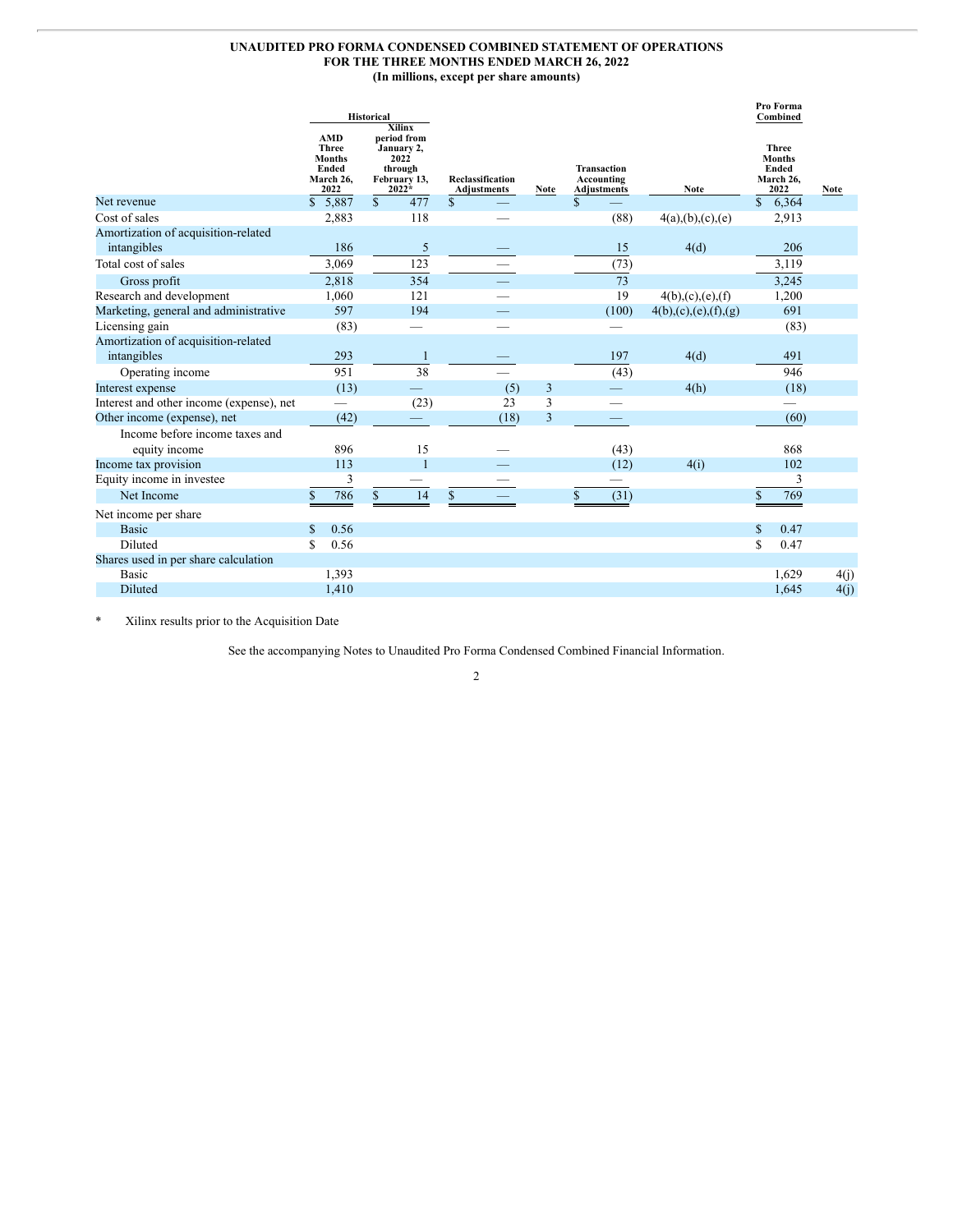# **UNAUDITED PRO FORMA CONDENSED COMBINED STATEMENT OF OPERATIONS FOR THE FISCAL YEAR ENDED DECEMBER 25, 2021 (In millions, except per share amounts)**

|                                          | <b>Historical</b>                                       |                                                                                |                                               |             |                                                 |                      | Pro Forma<br>Combined                        |             |
|------------------------------------------|---------------------------------------------------------|--------------------------------------------------------------------------------|-----------------------------------------------|-------------|-------------------------------------------------|----------------------|----------------------------------------------|-------------|
|                                          | <b>AMD</b><br><b>Year Ended</b><br>December 25.<br>2021 | <b>Xilinx</b><br><b>Twelve</b><br><b>Months</b><br>Ended<br>January 1,<br>2022 | <b>Reclassification</b><br><b>Adjustments</b> | <b>Note</b> | <b>Transaction</b><br>Accounting<br>Adjustments | <b>Note</b>          | Year<br><b>Ended</b><br>December 25.<br>2021 | <b>Note</b> |
| Net revenue                              | $\mathbf S$<br>16,434                                   | \$3,676                                                                        | $\mathbb{S}$                                  |             | $\mathbf S$                                     |                      | $\mathbf{s}$<br>20,110                       |             |
| Cost of sales                            | 8,505                                                   | 1,125                                                                          |                                               |             | 204                                             | 4(a), (b), (c), (e)  | 9,834                                        |             |
| Amortization of acquisition-related      |                                                         |                                                                                |                                               |             |                                                 |                      |                                              |             |
| intangibles                              |                                                         | 37                                                                             |                                               |             | 1,579                                           | 4(d)                 | 1,616                                        |             |
| Total cost of sales                      | 8,505                                                   | 1,162                                                                          |                                               |             | 1,783                                           |                      | 11,450                                       |             |
| Gross profit                             | 7,929                                                   | 2,514                                                                          |                                               |             | (1,783)                                         |                      | 8,660                                        |             |
| Research and development                 | 2,845                                                   | 1,030                                                                          |                                               |             | 156                                             | 4(b),(c),(e),(f)     | 4,031                                        |             |
| Marketing, general and administrative    | 1,448                                                   | 504                                                                            |                                               |             | 181                                             | 4(b),(c),(e),(f),(g) | 2,133                                        |             |
| Licensing gain                           | (12)                                                    |                                                                                |                                               |             |                                                 |                      | (12)                                         |             |
| Amortization of acquisition-related      |                                                         |                                                                                |                                               |             |                                                 |                      |                                              |             |
| intangibles                              |                                                         | 10                                                                             |                                               |             | 2,319                                           | 4(d)                 | 2,329                                        |             |
| Operating income                         | 3,648                                                   | 970                                                                            |                                               |             | (4, 439)                                        |                      | 179                                          |             |
| Interest expense                         | (34)                                                    | $\overline{\phantom{0}}$                                                       | (44)                                          | 3           | (1)                                             | 4(h)                 | (79)                                         |             |
| Interest and other income (expense), net |                                                         | 13                                                                             | (13)                                          | 3           |                                                 |                      |                                              |             |
| Other income (expense), net              | 55                                                      |                                                                                | 57                                            | 3           |                                                 |                      | 112                                          |             |
| Income before income taxes and           |                                                         |                                                                                |                                               |             |                                                 |                      |                                              |             |
| equity income                            | 3,669                                                   | 983                                                                            |                                               |             | (4,440)                                         |                      | 212                                          |             |
| Income tax provision                     | 513                                                     | 54                                                                             |                                               |             | (658)                                           | 4(i)                 | (91)                                         |             |
| Equity income in investee                | 6                                                       |                                                                                |                                               |             |                                                 |                      | 6                                            |             |
| Net Income                               | \$<br>3,162                                             | \$<br>929                                                                      | $\mathbb{S}$                                  |             | (3,782)                                         |                      | 309                                          |             |
| Net income per share                     |                                                         |                                                                                |                                               |             |                                                 |                      |                                              |             |
| <b>Basic</b>                             | $\mathbb{S}$<br>2.61                                    |                                                                                |                                               |             |                                                 |                      | $\mathbf S$<br>0.19                          |             |
| Diluted                                  | \$<br>2.57                                              |                                                                                |                                               |             |                                                 |                      | \$<br>0.19                                   |             |
| Shares used in per share calculation     |                                                         |                                                                                |                                               |             |                                                 |                      |                                              |             |
| Basic                                    | 1,213                                                   |                                                                                |                                               |             |                                                 |                      | 1,642                                        | 4(j)        |
| Diluted                                  | 1,229                                                   |                                                                                |                                               |             |                                                 |                      | 1,662                                        | 4(j)        |

See the accompanying Notes to Unaudited Pro Forma Condensed Combined Financial Information.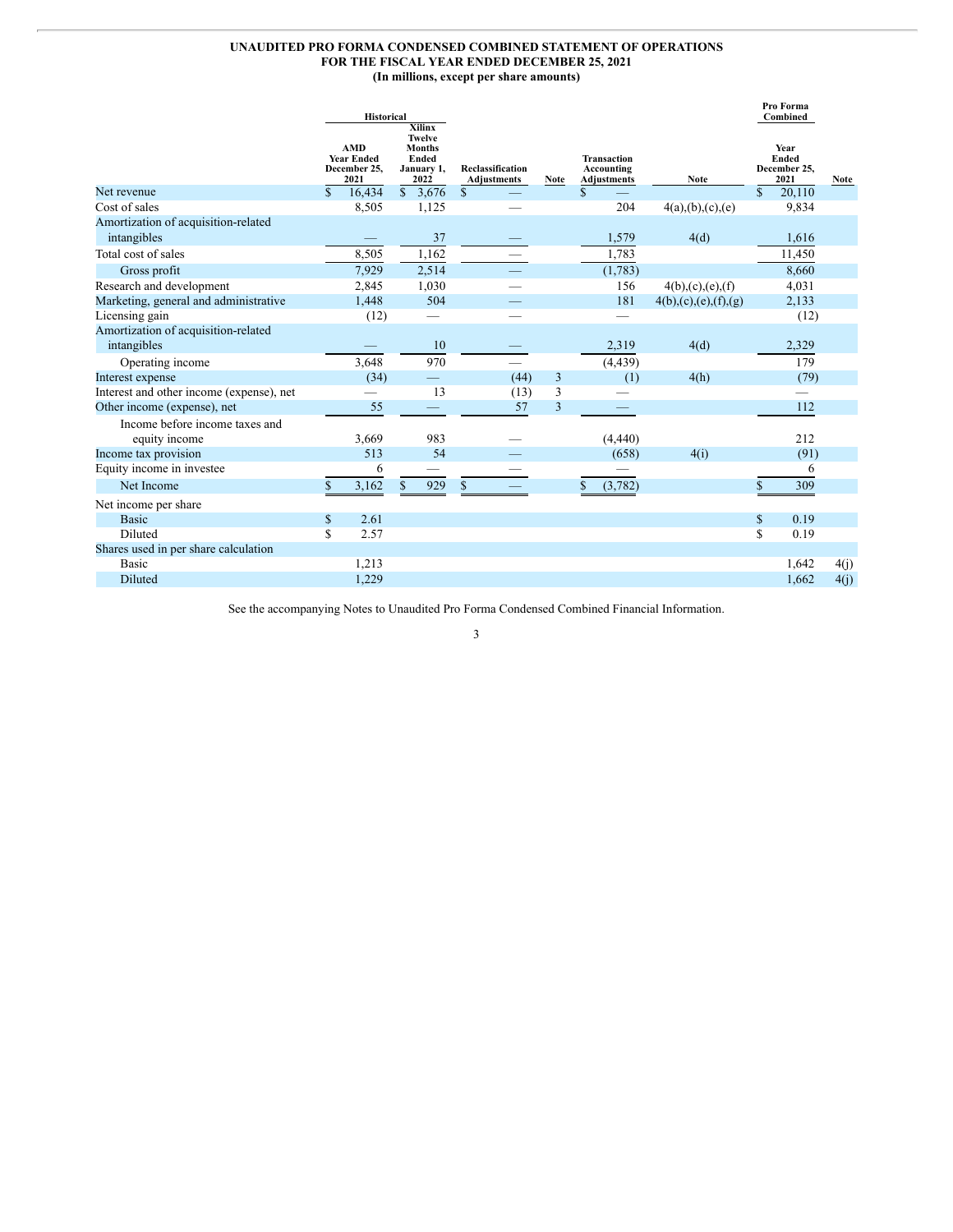#### **Notes to Unaudited Pro Forma Condensed Combined Financial Information**

#### **Note 1—Basis of Presentation**

The accompanying unaudited pro forma condensed combined financial information was prepared in accordance with Article 11 of SEC Regulation S-X. AMD has a 52-to-53-week fiscal year that ends on the last Saturday in December and Xilinx had a 52-to-53-week fiscal year that ended on the Saturday nearest March 31. To comply with SEC rules and regulations for companies with different fiscal year ends, the unaudited pro forma condensed combined financial information has been prepared utilizing periods that differ by less than 93 days. Given the different fiscal year ends of AMD and Xilinx, the Xilinx historical unaudited condensed consolidated statement of operations for the period from January 2, 2022 through February 13, 2022 and for the twelve months ended January 1, 2022 are derived from their accounting records for the period from January 2, 2022 through February 13, 2022 and the unaudited condensed consolidated statements of operations for each of the three months ended April 3, 2021, July 3, 2021, October 2, 2021, and January 1, 2022 respectively. The AMD historical condensed financial statement of operations data for the three months ended March 26, 2022 and fiscal year ended December 25, 2021 are derived from AMD's unaudited condensed consolidated financial statements for the three months ended March 26, 2022 and audited consolidated financial statements for the fiscal year ended December 25, 2021, respectively.

The unaudited pro forma condensed combined statements of operations for the three months ended March 26, 2022 and the fiscal year ended December 25, 2021 give effect to the merger as if it had occurred on December 27, 2020, the beginning of AMD's fiscal 2021 year. The unaudited pro forma condensed combined statements of operations are presented on the basis of AMD's fiscal year and combines the historical results of the fiscal periods of AMD and Xilinx.

The unaudited pro forma condensed combined financial information has been prepared using the acquisition method of accounting in accordance with the provisions of ASC 805, *Business Combinations*, with AMD representing the acquirer under this guidance.

The unaudited pro forma condensed combined financial information does not give effect to the potential impact of any anticipated synergies, operating efficiencies or cost savings that may result from the merger transaction or of any integration costs.

This unaudited pro forma condensed combined financial information should be read in conjunction with:

- the separate historical unaudited condensed consolidated financial statements of AMD as of and for the three months ended March 26, 2022, included in AMD's Quarterly Report on Form 10-Q filed with the SEC on May 4, 2022;
- the separate historical audited consolidated financial statements of AMD for the fiscal year ended December 25, 2021, included in AMD's Annual Report on Form 10-K filed with the SEC on February 3, 2022;
- the separate historical unaudited condensed consolidated financial statements of Xilinx as of and for the nine months ended January 1, 2022, included in Xilinx's Quarterly Report on Form 10-Q filed with the SEC on January 27, 2022; and
- the separate historical audited consolidated financial statements of Xilinx for the fiscal year ended April 3, 2021, included in Xilinx's Annual Report on Form 10-K filed with the SEC on May 14, 2021;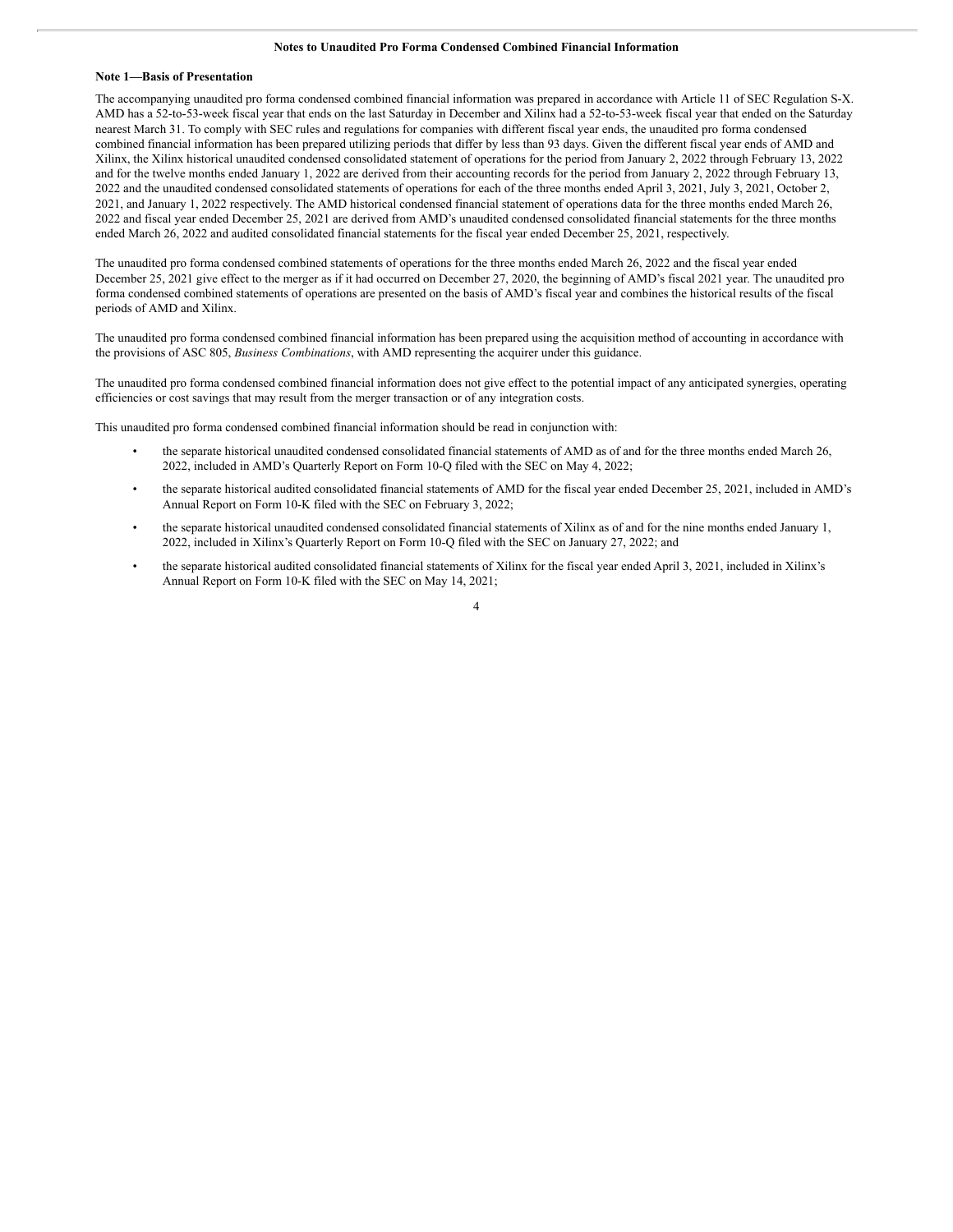#### **Note 2 —Significant Accounting Policies**

The accounting policies used in the preparation of this unaudited pro forma condensed combined financial information are those set out in AMD's audited financial statements as of and for the year ended December 25, 2021 and unaudited condensed consolidated financial statements for three months ended March 26, 2022. Management has completed the review of Xilinx's accounting policies and has determined that no significant adjustments are necessary to conform Xilinx's historical consolidated financial statements to the accounting policies used by AMD in the preparation of the unaudited pro forma condensed combined financial information. Certain reclassification adjustments have been reflected in the pro forma financial information to conform Xilinx's presentation to AMD's presentation in the unaudited pro forma condensed combined statements of operations. These reclassifications have no effect on previously reported income from continuing operations of AMD or Xilinx.

#### **Note 3—Reclassifications**

The following reclassification adjustments were made to conform the presentation of Xilinx's financial information to AMD's presentation as indicated in the table below:

#### *Statement of Operations for the Three Months Ended March 26, 2022*

| <b>Presentation in Xilinx's Historical Financial</b><br>Amount<br>(in millions)<br><b>Statements</b> |      |                                          | <b>Presentation in Unaudited Pro Forma</b><br><b>Condensed Combined Financial Information</b> |
|------------------------------------------------------------------------------------------------------|------|------------------------------------------|-----------------------------------------------------------------------------------------------|
|                                                                                                      |      | Interest and other income (expense), net | Interest expense                                                                              |
|                                                                                                      | (18) | Interest and other income (expense), net | Other income (expense), net                                                                   |

#### *Statement of Operations for the Fiscal Year Ended December 25, 2021*

| <b>Presentation in Xilinx's Historical Financial</b><br>Amount<br>(in millions)<br><b>Statements</b> |                                          | <b>Presentation in Unaudited Pro Forma</b><br><b>Condensed Combined Financial Information</b> |
|------------------------------------------------------------------------------------------------------|------------------------------------------|-----------------------------------------------------------------------------------------------|
| (44)                                                                                                 | Interest and other income (expense), net | Interest expense                                                                              |
| 57                                                                                                   | Interest and other income (expense), net | Other income (expense), net                                                                   |

#### **Note 4—Unaudited Pro Forma Condensed Combined Statements of Operations Adjustments**

(a) Represents the adjustments to cost of sales for amortization of the step-up in fair value of inventories. The step-up in fair value of inventories is amortized to costs of sales on a straight-line basis over the expected turn of approximately one quarter.

|                             | <b>Pro Forma Three</b><br><b>Months Ended</b><br><b>March 26, 2022</b><br>(in millions) | Pro Forma Year<br><b>Ended December</b><br>25, 2021<br>(in millions) |
|-----------------------------|-----------------------------------------------------------------------------------------|----------------------------------------------------------------------|
| Adjustment to cost of sales | (89)                                                                                    | 184<br>۰D                                                            |

(b) Represents the adjustments to record the additional stock-based compensation expense for the differences between the fair value of the unvested portion of the Xilinx equity awards replaced in connection with the merger and the historical grant date fair value of unvested portion of these awards. The value for the replacement awards is based on the AMD closing stock price as of February 11, 2022 of \$113.18, as the transaction closed prior to the opening of markets on February 14, 2022. The breakdown of the adjustment is as follows: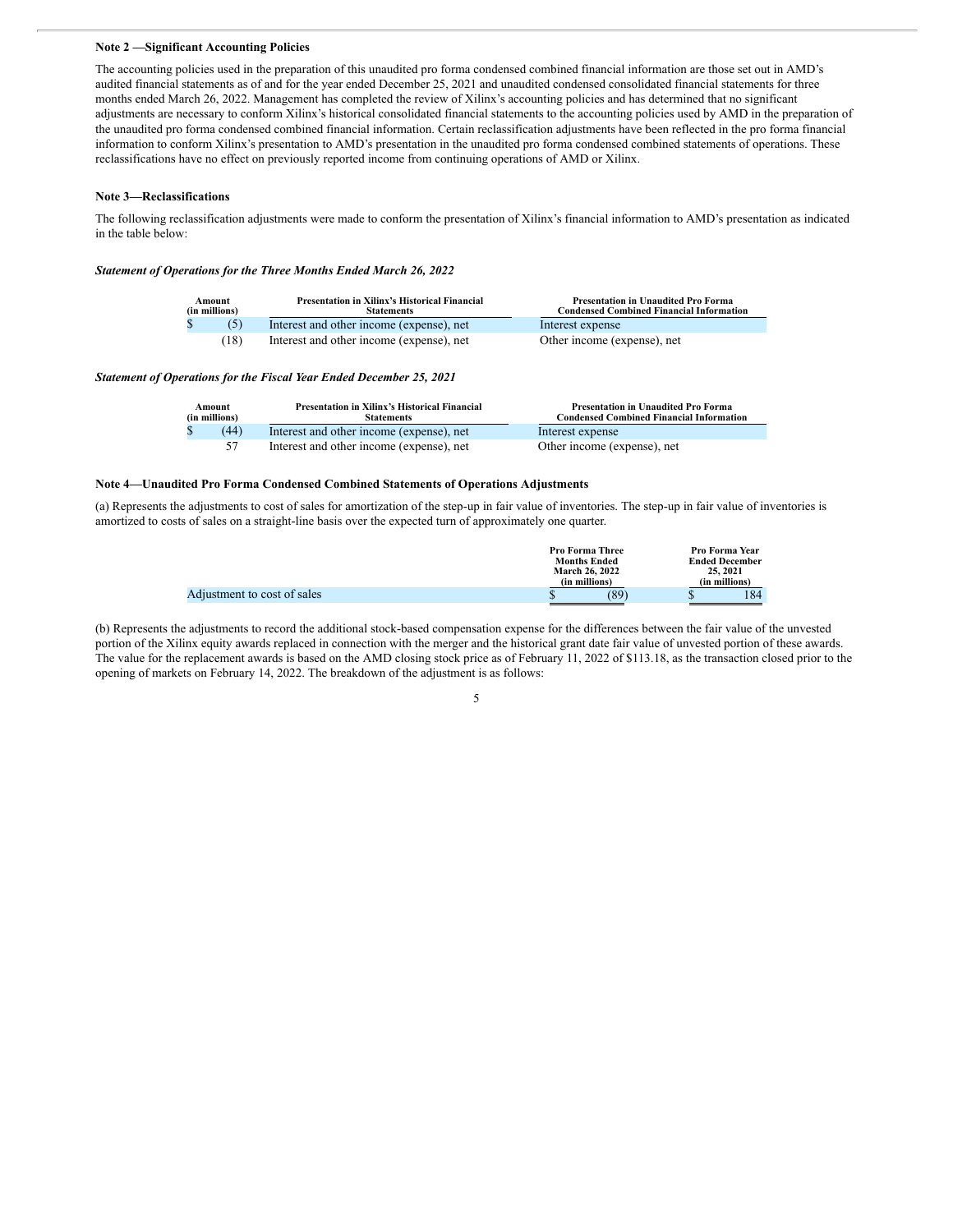|                                        | (in millions) | <b>Pro Forma Three</b><br><b>Months Ended</b><br><b>March 26, 2022</b> | Pro Forma Year<br><b>Ended December</b><br>25, 2021<br>(in millions) |     |  |
|----------------------------------------|---------------|------------------------------------------------------------------------|----------------------------------------------------------------------|-----|--|
| Cost of sales                          |               |                                                                        |                                                                      |     |  |
| Research and development               |               |                                                                        |                                                                      | 106 |  |
| Marketing, general and administrative  |               |                                                                        |                                                                      |     |  |
| Adjustment to share-based compensation |               | 34                                                                     |                                                                      | 167 |  |

(c) Represents the adjustments to record the additional depreciation expense for the estimated step-up in fair value of property and equipment, net. The estimated fair value of property and equipment, net is depreciated on a straight-line basis over the estimated useful lives of each acquired property and equipment. The breakdown of the adjustment is as follows:

|                                       | <b>Pro Forma Three</b><br><b>Months Ended</b><br><b>March 26, 2022</b><br>(in millions) | Pro Forma Year<br><b>Ended December</b><br>25, 2021<br>(in millions) |
|---------------------------------------|-----------------------------------------------------------------------------------------|----------------------------------------------------------------------|
| Cost of sales                         |                                                                                         |                                                                      |
| Research and development              |                                                                                         | 42                                                                   |
| Marketing, general and administrative |                                                                                         |                                                                      |
| Adjustment to depreciation expense    |                                                                                         | 58                                                                   |

(d) Represents the adjustments to record (i) the elimination of historical amortization expense and (ii) recognition of new amortization expense related to identifiable intangible assets. The amortization of all finite-lived intangible assets is based on the periods over which the economic benefits of the intangible assets are expected to be realized, which are subject to further adjustment as additional information becomes available. The amortization related to customer relationships is on an accelerated amortization basis while the amortization of other finite-lived identifiable intangible assets is on a straight-line basis.

## *Cost of sales*

|                                                             | <b>Pro Forma Three</b><br><b>Months Ended</b><br><b>March 26, 2022</b><br>(in millions) |   | Pro Forma Year<br><b>Ended December</b><br>25, 2021<br>(in millions) |
|-------------------------------------------------------------|-----------------------------------------------------------------------------------------|---|----------------------------------------------------------------------|
| Elimination of historical intangible asset amortization     | (191)                                                                                   | Φ | (37)                                                                 |
| Pro-forma amortization of purchased identifiable intangible |                                                                                         |   |                                                                      |
| assets                                                      | 206                                                                                     |   | 1.616                                                                |
| Adjustment to intangible asset amortization expense         |                                                                                         | D | .579                                                                 |

#### *Operating expense*

|                                                             | <b>Pro Forma Three</b><br><b>Months Ended</b><br><b>March 26, 2022</b><br>(in millions) |       | <b>Pro Forma Year</b><br><b>Ended December</b><br>25, 2021<br>(in millions) |       |  |
|-------------------------------------------------------------|-----------------------------------------------------------------------------------------|-------|-----------------------------------------------------------------------------|-------|--|
| Elimination of historical intangible asset amortization     |                                                                                         | (294) | ۰D                                                                          | (10)  |  |
| Pro-forma amortization of purchased identifiable intangible |                                                                                         |       |                                                                             |       |  |
| assets                                                      |                                                                                         | 491   |                                                                             | 2.329 |  |
| Adjustment to intangible asset amortization expense         |                                                                                         | 197   | ۰D                                                                          | 2.319 |  |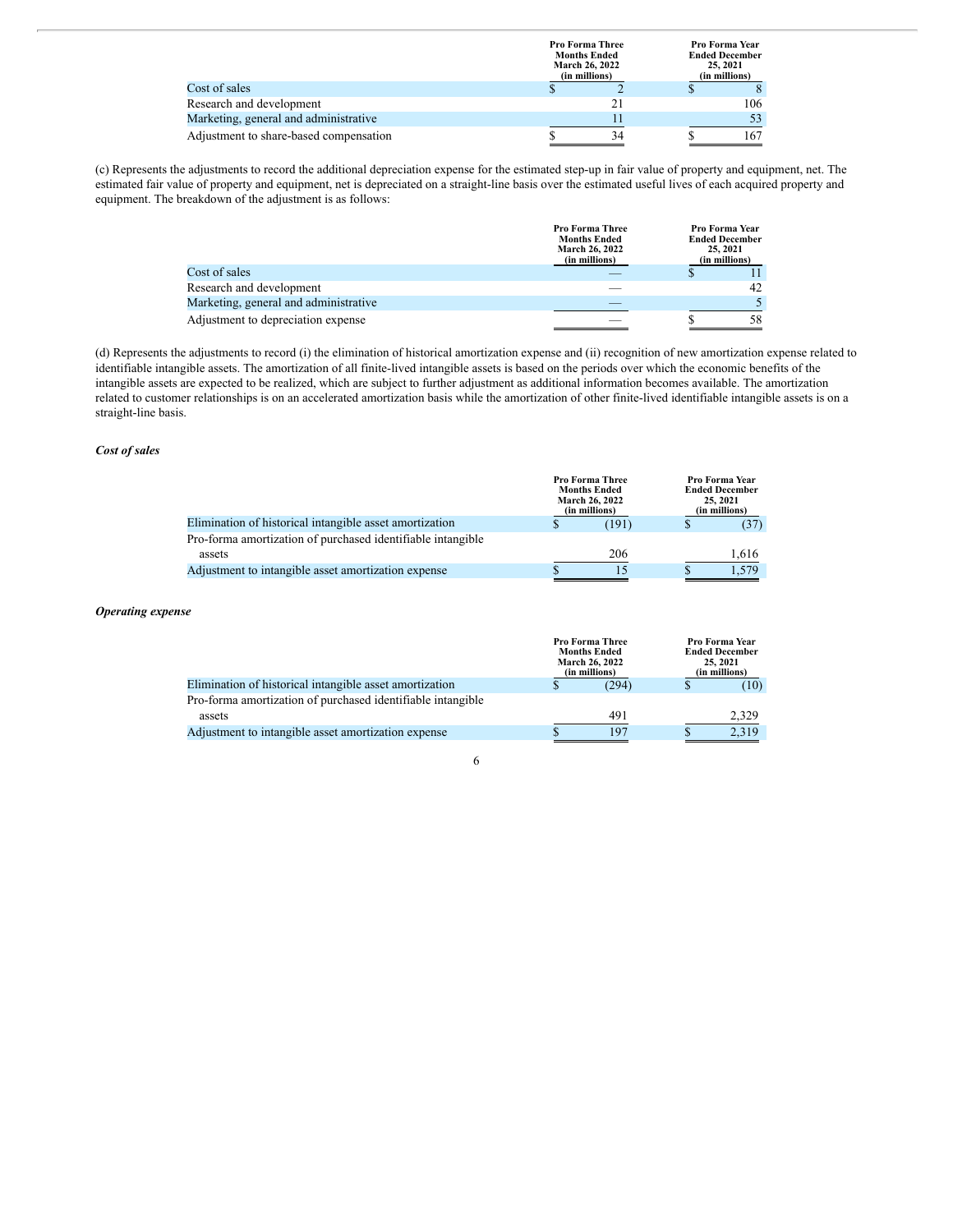(e) Represents the adjustment for Xilinx retention bonuses paid or payable upon close of the merger.

|                                       | <b>Pro Forma Three</b><br><b>Months Ended</b><br><b>March 26, 2022</b><br>(in millions) | Pro Forma Year<br><b>Ended December</b><br>25, 2021<br>(in millions) |  |
|---------------------------------------|-----------------------------------------------------------------------------------------|----------------------------------------------------------------------|--|
| Cost of sales                         |                                                                                         |                                                                      |  |
| Research and development              |                                                                                         |                                                                      |  |
| Marketing, general and administrative |                                                                                         |                                                                      |  |
| Adjustment to compensation expense    |                                                                                         |                                                                      |  |

(f) Represents the adjustment for post-combination compensation expense related to the decision to accelerate the equity awards of certain employees.

|                                       | <b>Pro Forma Three</b><br><b>Months Ended</b><br><b>March 26, 2022</b><br>(in millions) | 25, 2021<br>(in millions) | Pro Forma Year<br><b>Ended December</b> |
|---------------------------------------|-----------------------------------------------------------------------------------------|---------------------------|-----------------------------------------|
| Research and development              |                                                                                         |                           |                                         |
| Marketing, general and administrative | $23^{\circ}$                                                                            |                           | 34                                      |
| Adjustment to compensation expense    | (24)                                                                                    |                           | 40                                      |

(g) Represents adjustments for (i) the one-time post-combination expense of \$25.0 million consisting of severance and other separation benefits in connection with the termination of certain employees and (ii) transaction costs of \$60.0 million paid or payable in connection with completion of the merger. The transaction costs primarily consist of fees for investment banking, legal and accounting services.

|                                                     | <b>Pro Forma Three</b><br><b>Months Ended</b><br><b>March 26, 2022</b><br>(in millions) | Pro Forma Year<br><b>Ended December</b><br>25, 2021<br>(in millions) |
|-----------------------------------------------------|-----------------------------------------------------------------------------------------|----------------------------------------------------------------------|
| Adjustment to marketing, general and administrative | 85                                                                                      | 85                                                                   |

(h) Represents the adjustment to amortize the difference between the fair value of the Xilinx's outstanding debt as a result of acquisition accounting and its historical carrying value over the remaining term of the instruments.

|                                | <b>Pro Forma Three</b><br><b>Months Ended</b><br><b>March 26, 2022</b><br>(in millions) | Pro Forma Year<br><b>Ended December</b><br>25, 2021<br>(in millions) |
|--------------------------------|-----------------------------------------------------------------------------------------|----------------------------------------------------------------------|
| Adjustment to interest expense |                                                                                         |                                                                      |

(i) Represents tax effects of the pro forma adjustments based on either the applicable statutory jurisdictional or lower negotiated jurisdictional tax rates applicable to the Company. The pro-forma income tax adjustments include the change in the method of accounting for the United States Global Intangible Low-Taxed Income ("GILTI") tax from recording the tax impact in the period it is incurred to recognizing deferred taxes for temporary tax basis differences expected to reverse as GILTI tax in future years. This change in the method of accounting was adopted in the first quarter of fiscal year 2022. AMD's effective tax rate following the Xilinx acquisition may be affected by various factors, including tax planning, and therefore may differ materially.